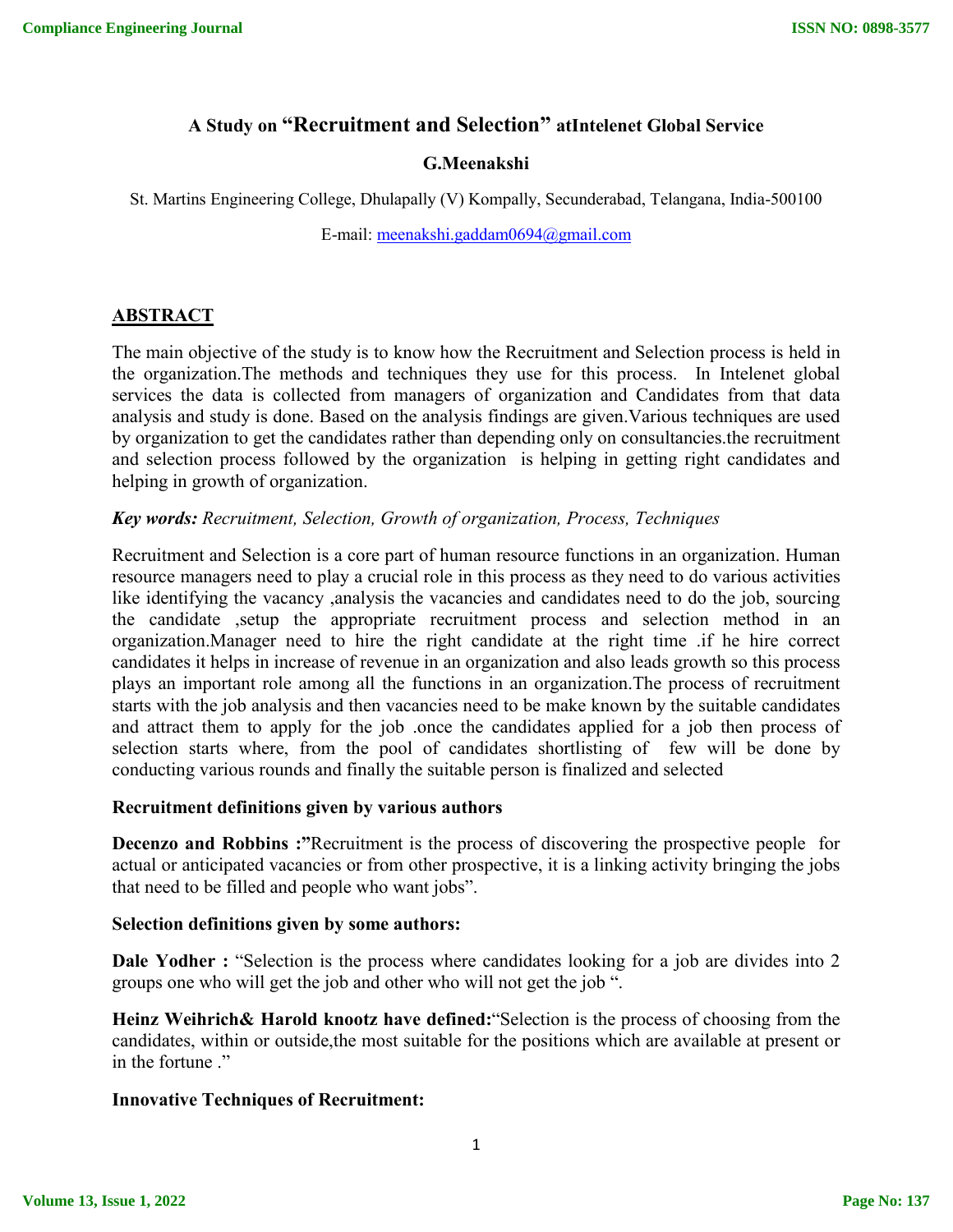1. Open-ended job postings: this type of jobs do not consist of any fixed terms

2. Video interviews: these are the interviews conducted by the companies through video.video interview may be live through video software or it can be previously recorded one

3. Online networking events: it is the platform where the job seekers and business persons

4. Social media: All the job openings will be posted in Social media like linkedin ,facebooketc

5. Other effective digital tools

### **Innovative Techniques of Selection:**

1. Describe in 100 Words or Less…: in this any topic will given either it is general or subject .candidate should describe in his own words.

2. External Contests: contests will be conducted between candidates and based on their performance ,they will be selected.

3. Open-Source Solving of Real Company Problems: candidates will be given with real problems facing by the company and they need to solve the problem .candidate who gives the best solution will be selected

4. Case Study: case will be given to the candidates to solve based on their solving techniques and solution they give they will be hired

5. Job Simulation: it is conducted for employees,they will be given with various tasks or tests where they need to finish them.

# **CONCEPT OF RECRUITMENT AND SELECTION**

Recruitment is one of the important aspect of human resource management in an organization.it is the process of identifying the suitable and potential candidates and stimulate the candidates to apply for the job.it is done after estimating the need and requirement of human resource in an organization,human resource manager identifies the various sources of human resource which can be termed as Recruitment Selection is the process of picking up the most suitable candidates out of pool of applications which are filled by candidates ,through screening.candidates who possess all the required qualifications and skills will be shortlisted and then by conducting various rounds or tests the best candidate among all will be selected .organizations follow different techniques to select appropriate candidate for the jobThe process of identification and selection of candidates is known as recruitmentRecruitment is a process of searching the candidates who are in search of job and making them to apply for a job in an organization.it is an linking activity that brings together those who are offering jobs and seeking jobsRecruitment refers to the attempt of getting interested applications and gather all the candidates so that the management can select the right person for the right job from the pool.Recruitment process precedes the selection process,that is selection of right candidate for various positions in an organization.recruitment of wrong kind for people came become an serious issue for an organization and also decreases the revenueGenerally recruitment process involves identifying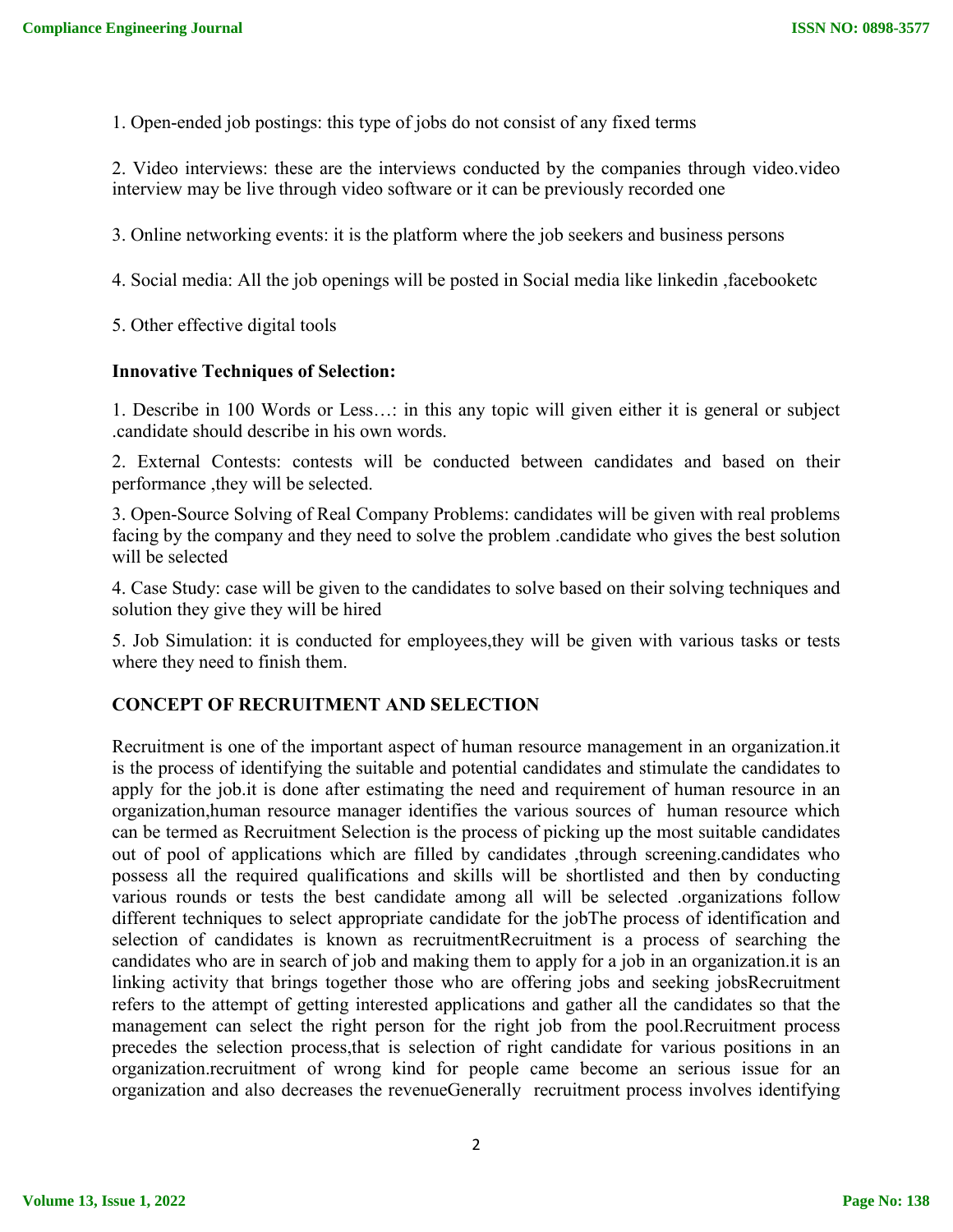the vacancies in an organization that is shortage of employees and next is to do job analysis that is preparing job description and specification of a job,advertising,managing the response,shortlisting,scheduling interviews,conducting interviews,decision making,convey the decision and appointment letter.Interviews are an important and crucial part of recruitment process.in this both the interviewer and interviewee both need to be prepared well in advance.interviewer should be known about location of interview in case of campus recruitment, the time table,the structure of the questions,way of talking with the candidates and getting needed information from themRecruitment process may include various tests to judge the candidate's skills and abilities .generally many companies conduct the aptitude round to judge the skill of candidate and also there will be various tests like just a minute,group discussion,technical and hr round.all the tests can be followed or may not by the companies as per their norms they prepare tests to select right candidate for their organization **In** an interview resume or CV plays an crucial role human resource manager can judge the candidates by seeing there resumes,candidates should present their resume in perfect manner as it makes first impression about the candidate .based on the resume or cv one's mindset and attitude can be judged.Recruitment team or manager need to be keep few things in mind during this process.From the first stage of recruiting to final stage they need to followup the candidates.They need to provide necessary information to candidates .result of the interview should be mentioned to them .selected candidate should be informed about his appointment and joining formalities once the decision is taken .all the required documents need to be collected from the candidate and a record should be maintained for future reference.Recruitment is a process of selecting the prospective candidates and motivating them to apply for a job in an organization.recruitment play a very important role in any company.Recruiting is not only a process of filling the vacancies but also one of the best way to select the right candidate for the job at the right time.

- To select and involve someone to work for a company or to become a new member of a company
- Usually recruitment process is undertaken by recruiters .it may also done by employment agency or member of staff .through this they find suitable candidates for a job in an organization.

#### **THESE ARESTEPS IN RECRUITMENT PROCEDURE**

- **1.** Planning to recruit
- **2.** Defining the position
- **3.** Attracting the applicants
- **4.** Selecting a candidate
- **5.** Appointing the candidate

#### **Planning to Recruit:**

Planning need to be done carefully and various considerations need to be taken to recruit candidates successfully.when planning is made to recruit ,one should consider scheduling the various recruitment and selection tasks.manager need to make some important decisions about the position and complete certain tasks before getting approval to recruit

# **Defining the Position:**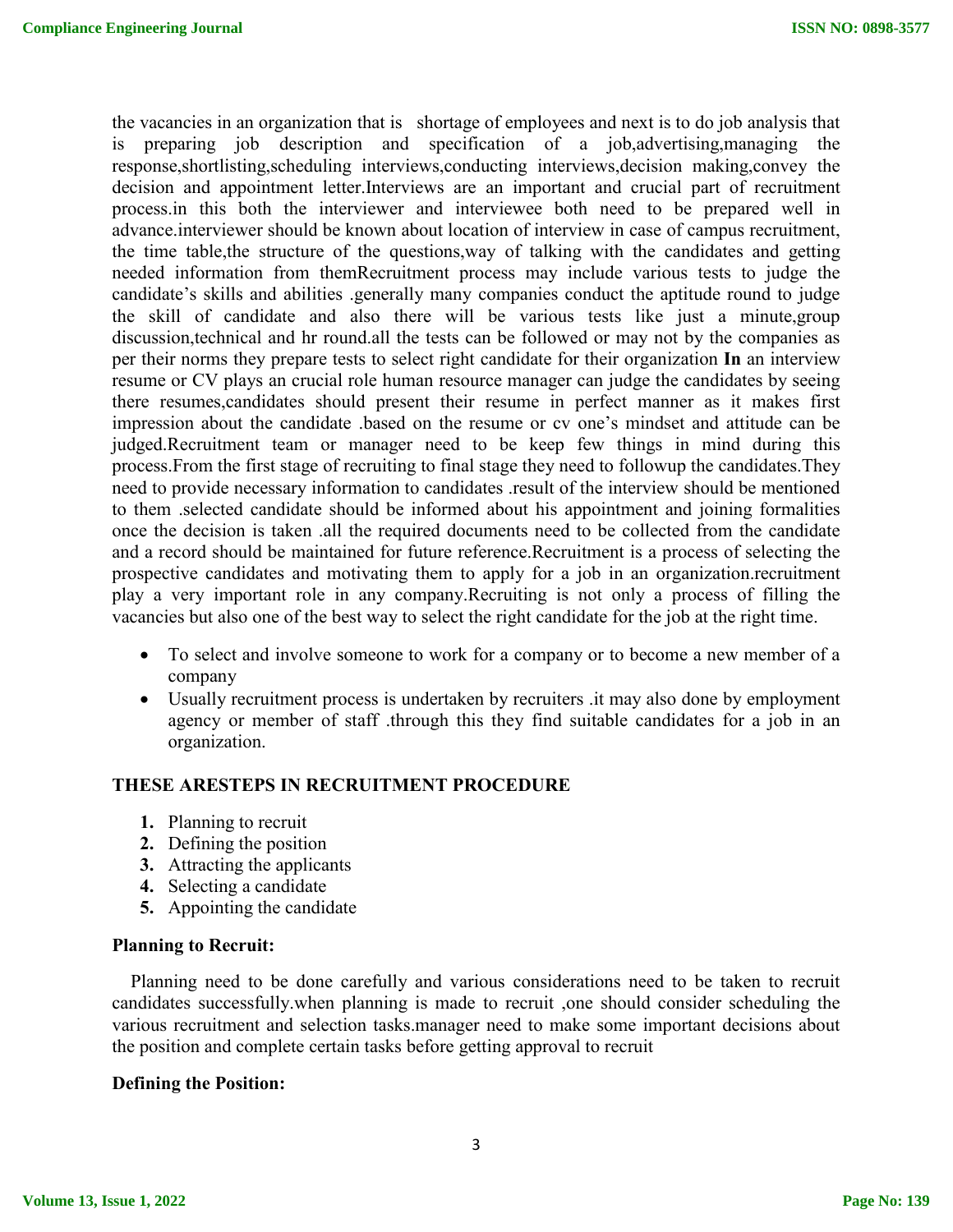The first and the most important aspect of recruitment process is defining the position .In this skills,experience,qualifications,knowledge and attributes that a candidate should have to be successful in job are need to be determined

### **Attracting the applicants**

- Choosing the best method to attract candidates(Internet, Referrals etc)
- Releasing a good job advertisement

### **Selecting the Correct Method:**

There are various ways to attract applicants to apply for a job or to fill the vacant positon. It depends on position,budget and market.

#### **Different ways to attract applicants**

- Add in News Paper
- Internet(Job Portals, Social networking sites etc)
- Recruitment Consultants
- Employee Referrals

#### **Add in news Paper**

 Releasing an ad in the news paper is one of the powerful sources to get good number of candidates.

#### **Internet**

In current scenario internet has been explored every where it is an effective way to reach the people or candidates whom we are looking for. It saves time and budget.there are various job portals from where we can find the candidates.we need to publish the vacancy in the portal so that candidates can see and apply for a job .other source is social media we can post the vacancy in social sites like Facebook,linked-in,etc

#### **Recruitment consultants:**

Employment agencies are one of the way to get the candidates to companies .they maintain all databases of candidates who post their resumes in internet and other sources .and as per company requirement of candidates they provide to them.

#### **Employee Referrals**

 This is one of the best modes of getting good candidates. Organizations will release employee referral schemes to get good candidates with less cost.

Selection can be defined as the process of choosing the appropriate candidate who is fit for the job. In other words weeding out to unsuitable applicants and selecting the most suitable candidate based on job criteria

#### **PROCESS OF SELECTION**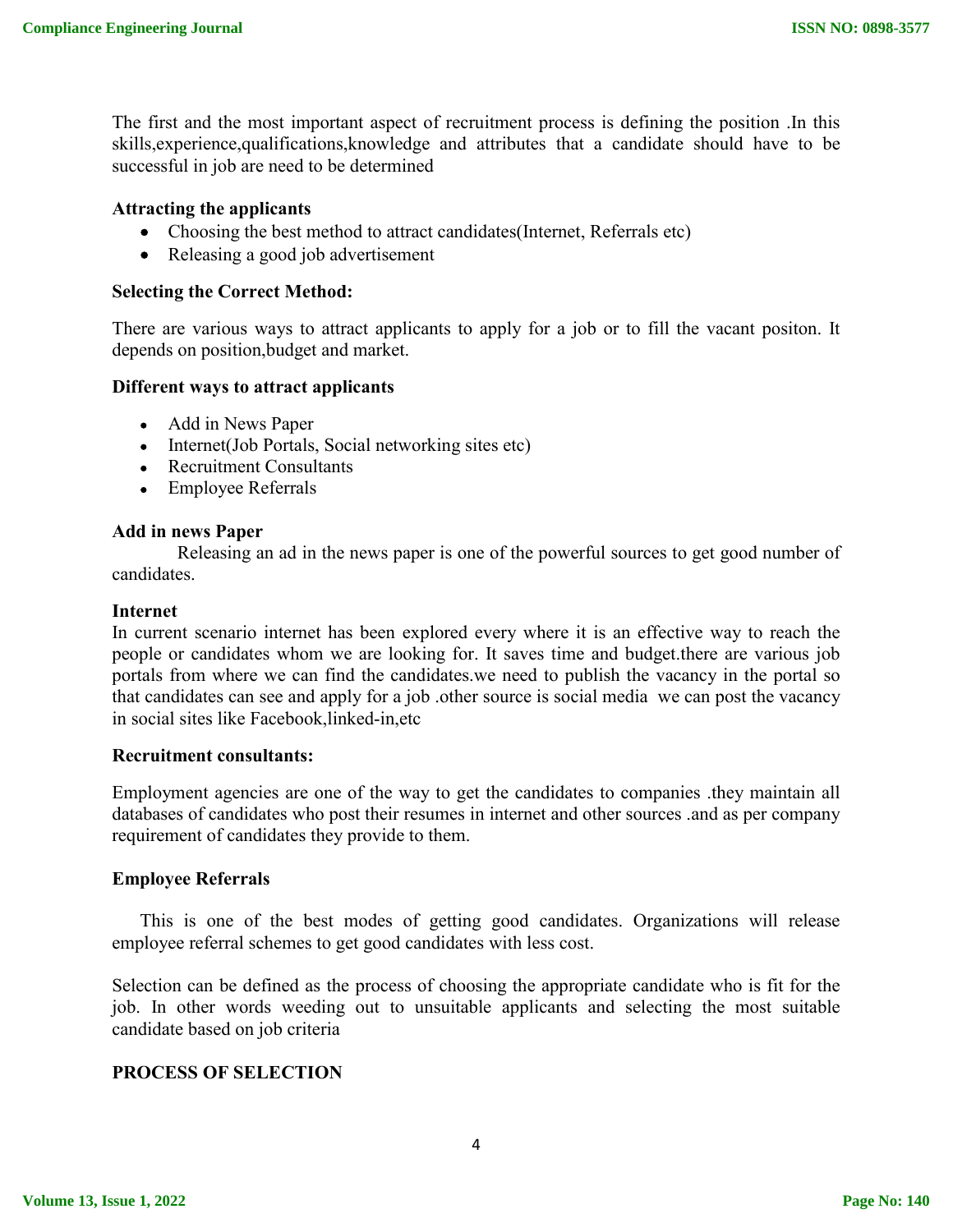1.**Preliminary Interview**:It is done to eliminate the unfit profiles out of pool of profiles .it is the first phase where candidates will be shortlisted based on criteria of the job and profiles who do not satisfy the minimum criteria will be rejected.in this based on communication or other aspects will be checked.

2. **Selection Test**: the candidates whose pass the preliminary interview will qualify to the test round.there are different types tests conducted by different companies like aptitude,personality,psychology ability test to judge the candidates capability and analysis whether hey are fit for job or not there are also other tests like graphology, medical tests.

3. **Employment Interview:** candidates who are shortlisted in the previous or above tests interview will be conducted. It may be panel or face to face interview it will be the final round of interview where human resource manager select the suitable candidate for the vacancy available.it may be structured or unstructured interview as per the company's norms.

4. **Reference & Background Check**: it is one of the main aspect of the process before selecting a candidate.it is done to verify the candidate's profile and background like education details , previous employment details , in some cases criminal background verification will also be done

5. **Physical Examination:** Once the selection is done ,the candidate need to undergo the physical fitness tests . if candidate pass the test then offer is made .this test is will be conducted by some organizations.

6. **Job Offer:** Job offer is given to those candidates who have passed all the tests and rounds.it is done by giving appointment letter.

8. **Final Selection:**this process ends when candidate accept the job offer and joins the organization.

# **INDUSTRY PROFILE**

Outsourcing is a job,task, operation or process that can be performed by employees within the company ,but it is contracted to the other party for a period of time.Outsourcing is the functions performed by the other party on site or off site.the most common model of out sourcing today refers to sent the jobs to overseas for countries like India or china.this is more commonly called as shoring.examples of outsourcing are telephone call centers;tech support and computer programming.Business process outsourcing is the contract made for specific tasks ,such as payroll to the other party service provider.usually it is consider as a cost saving element that a company require to maintain their position in the market.Business process outsourcing is an act of giving responsibility of service or system to other party. Some of the examples of BPO are call centers and payroll out sourcing.most of the countries adopt this because it reduces the cost for their company.companies of one country outsource their functions to other so as to reduce the cost that incur with their country's employees.They outsource to that countries where cost of labor or employee is less.they do the work as per their norms in other country .in some cases some organizations outsource their operations to other companies in same country or place.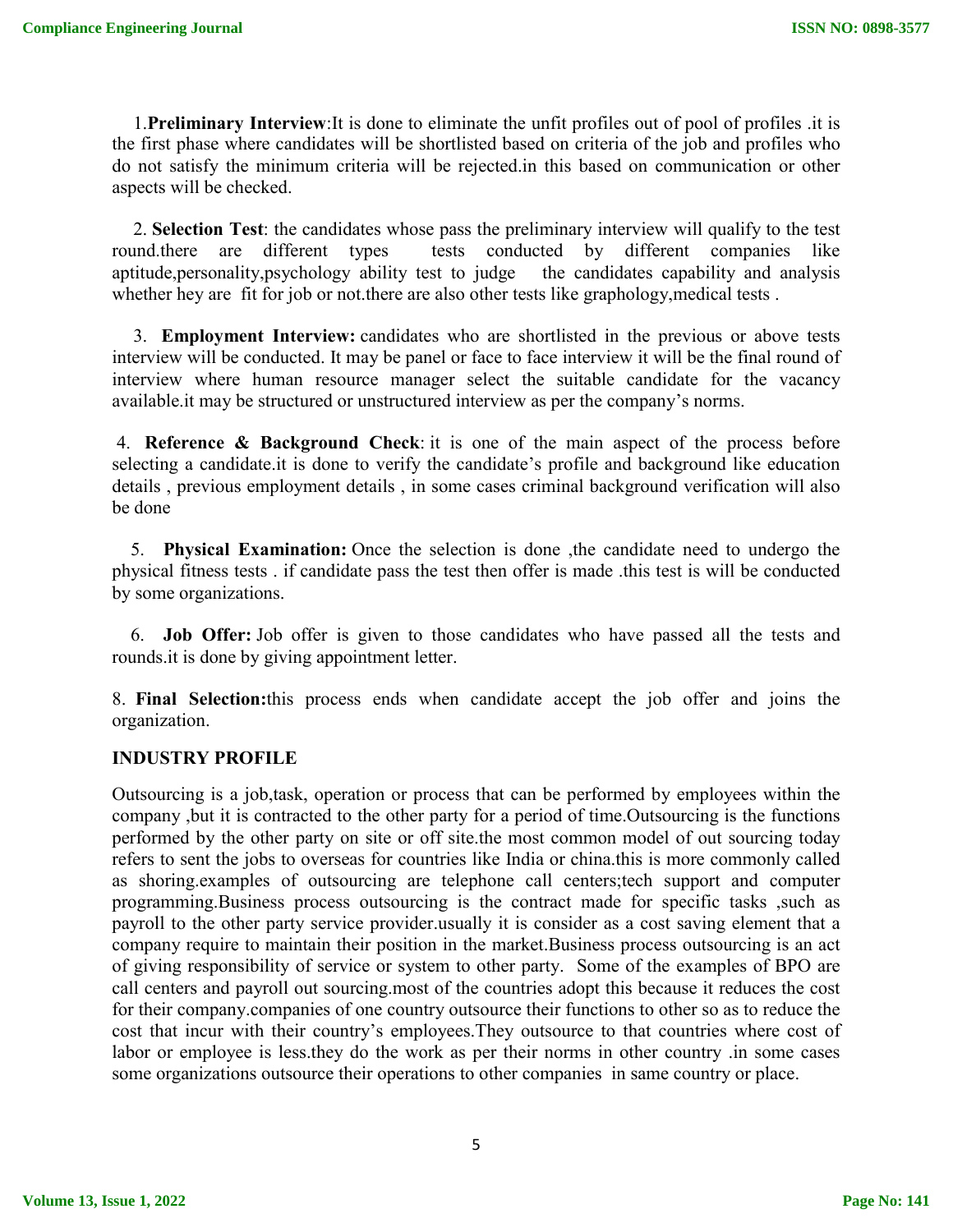# **BUSINESS PROCESS OUTSOURCING (BPO) INDUSTRY IN INDIA**

The term Business Process Outsourcing (BPO) is used to refer outsourcing in all fields. it is different from other as it put itself in an new technology or improve the existing technology in a new way.Assignment of one or more Information technology business process to the external provider is business process outsourcing.it owns manages,administrate the given process based on their criteria . It is the one of the rapidly growing segment of the technology enabled services industry Business Process Outsourcing (BPO) is one of the fastest growing service or operations of the Information Technology Enabled Services (ITES) industry.

- The growth of the revenue of BPO sector in India is 54%.
- BPO services in India have high demand .it is being increasing with 50% of annual growth rate .
- In India ,the BPO industry has given employment to 74,400 candidates.the percent of employment providing by this industry is rapidly growing every year .
- BPO Sector in India gets revenue from various sectors.in that 70% of revenue is from contact centers,20% is from Data Entry work and 10% is IT related work.
- 56% of the worlds business outsourcing is handled by the BPO's in India

# **STRUCTURAL FORMS OF BPOs IN INDIA**

The major structures of BPO prevalent in India are described as follows:

*1***. CAPTIVE BPO:** In the case of a Captive BPO, the parent company set up a dedicated call centre for servicing its own clients. The objective of setting up a captive BPO is to ensure that customers get excellent and quality service within the least possible time. H.S.B.C (Hong Kong and Shanghai Banking Corporation), Citibank, Prudential (Leading player in the insurance segment in U.K.) are the examples of captive BPO.

**2. THIRD PARTY BPO:**Under this form of BPO, one BPO company handles many accounts or processes. To take an example, HCL, could handle 6 processes, of which 3 processes could be from U.K., 2 processes from U.S. and one process from Australia. These processes can again be either inbound or outbound or a combination of both. All third party BPOs are rated each year by NASSCOM on the basis of set parameters. WNS Global Services, GenpactAllsec Technologies, Accenture, HCL BPO. (HCL Chennai) are the examples of this form of BPO.

**3. HORIZONTAL BPO:**Horizontal BPO involves function centric outsourcing. The vendor specializes in carrying out particular functions across different industry domains. Examples of horizontal BPO are: outsourcing in procurement, payroll processing, HR, facilities management and similar functions. Automatic Data Processing (ADP) is an example of a horizontal BPO vendor. ADP focuses on providing services in horizontal functions such as payroll, HR, benefit administration, tax solutions, etc.

**4. VERTICAL BPO:**A vertical BPO focuses on proving various functional services in a limited number of industry domains. Healthcare, financial services, manufacturing and retail are examples of vertical BPO domains. EXL Service Holdings is a vertical BPO having focus on industry domains such as healthcare, business services, utilities and energy and manufacturing.

**5. TRANSACTIONAL BPO:** Transactional BPO handles one aspect of a process only. The customer has to carry out a significant part of the process in-house and hence the customer owns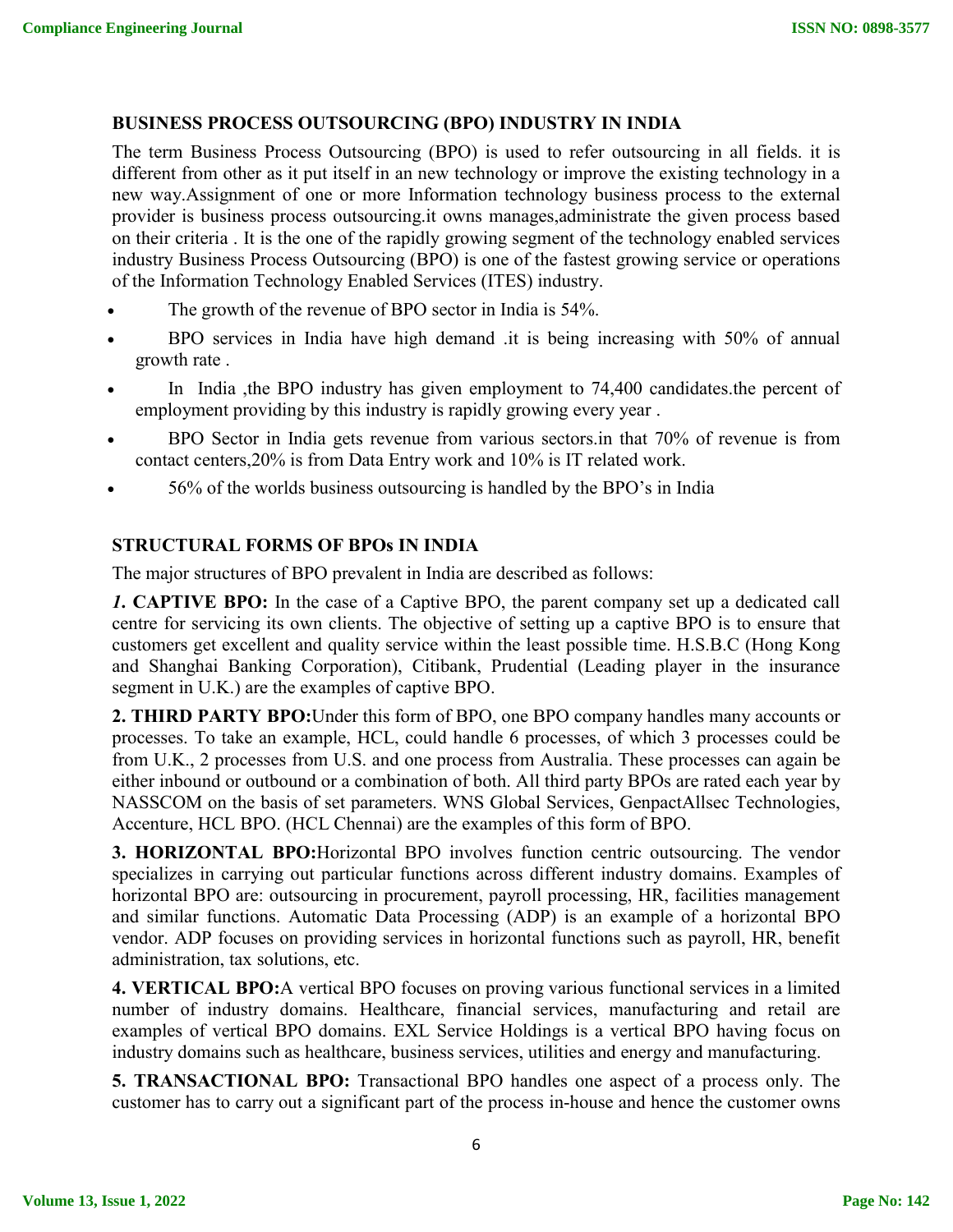the risk of the process. Also, outsourcing many aspects of the process in a transactional mode leads to complex fragmentation which can pose a threat to productive delivery.

**6. NICHE BPO:** A niche BPO carries out 3-4 aspects of a process. A niche BPO, which also makes certain investments in the customer's process, aims at improving the efficiency of the process. The vendor in a niche BPO works in close coordination with the buyer, sometimes seeking the services of the customer's employees. Both the vendor and the buyer share the risk of the process.

**7. COMPREHENSIVE BPO:**A comprehensive BPO handles both transactional and administrative tasks in a process and takes 70 percent responsibility of the output. The vendor purchases the buyer's assets and also hires most of its employees. Comprehensive BPO has bulk deals lasting for 7-10 years.

# **INDIA IS NUMBER ONE BPO DESTINATIONS: REASONS**

There are several reasons to choose India consistently number one BPO destination or service provider which have been described as follows:

- a) **HUMAN RESOURCES**: Availability of suitable human resources is one of those factors which have made India one of the hotspots of BPO/IT industry. India is home to a vast pool of human resources consisting of educated, English speaking, tech-savvy personnel. Every year, approximately 19 million students are enrolled in high schools and 10 million students in pre-graduate degree courses across India. Moreover, 2.1 million graduates and 0.3 million post-graduates pass out of India's non-engineering colleges. India is rich not only in terms of number of qualified people but the quality is also of international level.
- **b) LANGUAGE:** India definitely enjoys the benefits of a vast pool of skilled workers who are proficient in English language. Thus, language is one of those factors which attract MNCs to contract out their business operations to Indian BPOs and IT companies. Though there are competitors like China which also have a large pool of skilled workers but they don't have enough graduates who have command over English language. In addition to this, the Indian education system also places strong emphasis on Mathematics and Science. This has resulted into a large number of science and engineering graduates. Mastery over quantitative concepts coupled with English proficiency makes India one of the hot spots of the IT/BPO world.
- c) **GOVERNMENT POLICIES:**IT is now one of the top priorities of the Indian government, and favorable policies are being formulated to extract maximum benefits from the industry. Here, we are highlighting some of the government policies which have proved very beneficial in the growth of IT/BPO industry. The Indian government is actively promoting FDI and investments from NRIs.Till 1994, DOT was the sole provider of basic telecom services in India, but the new telecom policy opened the field to the private operators as well. It has made India one of the fastest growing countries in the field of telecom.The IT Bill passed in 2000 provides a legal framework for the recognition of electronic contracts, prevention of computer crimes, electronic filing of documents etc.In pursuance of the liberal policies, the Indian government has been continuously proposing amendments in the Indian Evidence Act, Indian Penal Code and the RBI Act. The mechanism of digital signature has been proposed to address the issues of jurisdiction, authentication and origination.Recognizing the importance of Venture Capital Funding, the Ministry of Information &Technology has set up a National Venture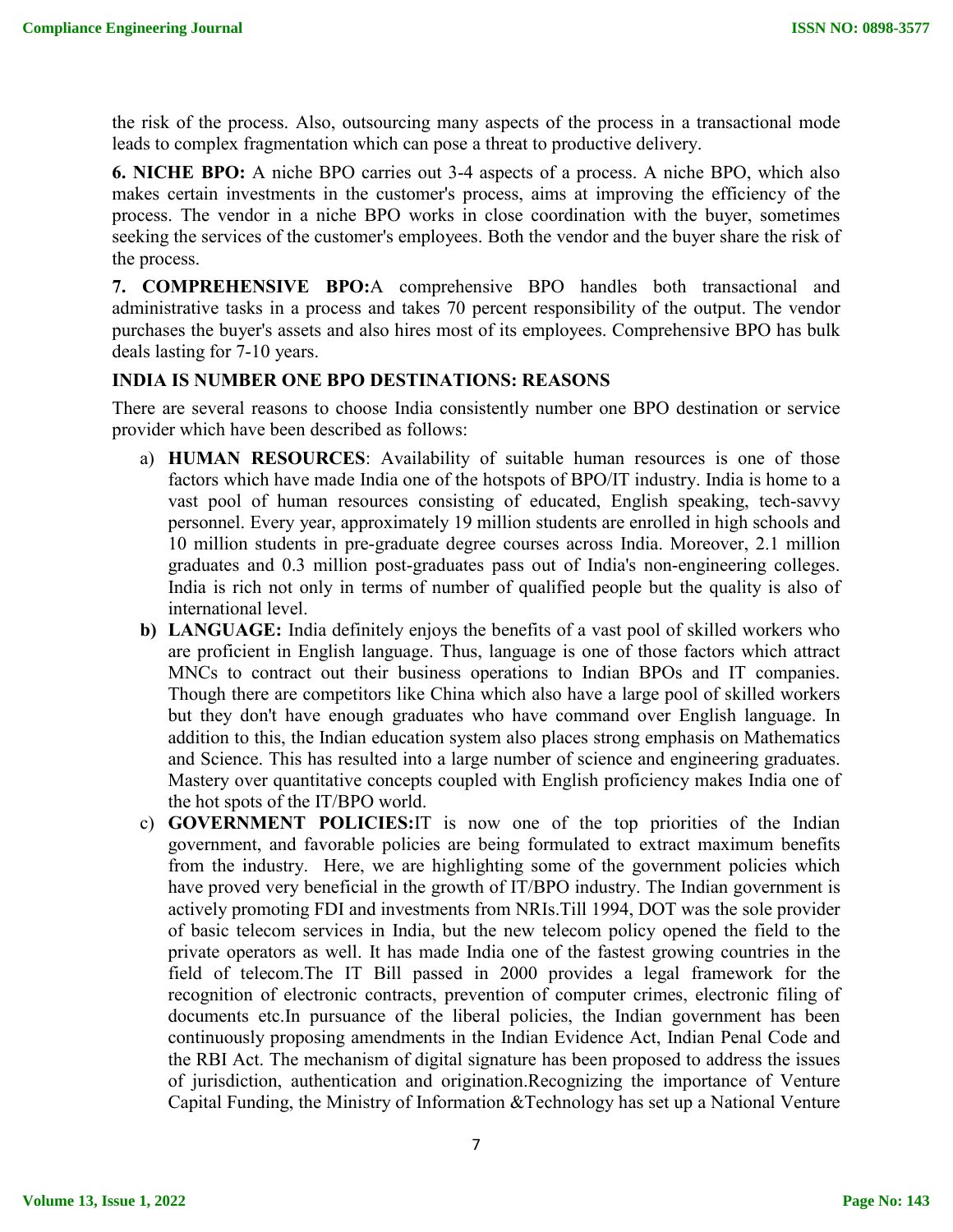Capital Fund for the Software and IT Industry with a corpus of Rs. 100crore. The main aim of the venture capital fund is to provide venture capital to start up software professionals and small IT units.Nasscom has been playing a crucial role in helping the IT industry achieve the IT and ITES vision and make India far ahead of other players in the field of IT and BPO. Nasscom has helped the government implement almost all the original recommendations of the Nasscom-McKinsey Reports concerning the capital markets, venture capitalists, SEBI and the Companies Act

- **d) INFRASTRUCTURE:** Improved infrastructure is another important factor which has helped India to achieve tremendous success in the field of IT/BPO. There has been tremendous growth and improvement in telecom, power and roads infrastructure in the last few years in India. We have now entered the arena of multi lane highways. Most of the cities and towns are connected and interlinked to each other. The privatization of the telecom Industry has resulted not only in significant drop in rates but also better services. Similar changes have been observed in the power sector infrastructure. In addition to this, state governments in India have undertaken reforms in the power sector to improve power supply to ITES companies.
- **e) COST-EFFECTIVE:** With a vast pool of skilled human resources ready to work at lower wages in comparison to the European or American countries, India is attracting business process outsourcing. In India, the manpower cost is approximately one-tenth of what it is overseas. For example, per agent cost in USA is approximately \$40,000, while in India it is only.It is but natural that companies contract out their work to cost effective destinations like India. In such situations, MNCs choose to outsource their business processes to cost effective India, rather than offshoring to other costly destinations.
- **f) TIME ZONE DIFFERENCE:** India is able to offer a 24x7 services and reduction in turnaround times by leveraging time zone differences. This difference in time zone is because of India's unique geographic location. When it is day in India, it is night in America and even as we go to bed, they rise and go to work. This time difference has been intelligently brought to their advantage by the call centers/BPO. Not only does the time difference allow Indian companies/BPOs/Call centers to service American clients by working in the nights, it also helps in better utilization of their resources. The companies can utilize the same resources to serve other clients in India and abroad during the day. Thus the time zone difference also helps in sharing of resources which, in turn, saves costs and also earns call centers better revenues.

**CAREER OPPORTUNITIES IN THE INDUSTRY OF BPO**Email support, Data entry, Recruitment process out sourcing, Voice process (inbound & outbound) ,Content writing, Knowledge process outsourcing, Semi-voice process or back office support, Medical transcription, Legal process outsourcing, Education process outsourcing, Medical billing, Technical writing ,Web designing

#### **The Major Components of BPO:**

There are 3 major components of business process outsourcing. They are

- i. The Client
- ii. The Vendor
- iii. The Project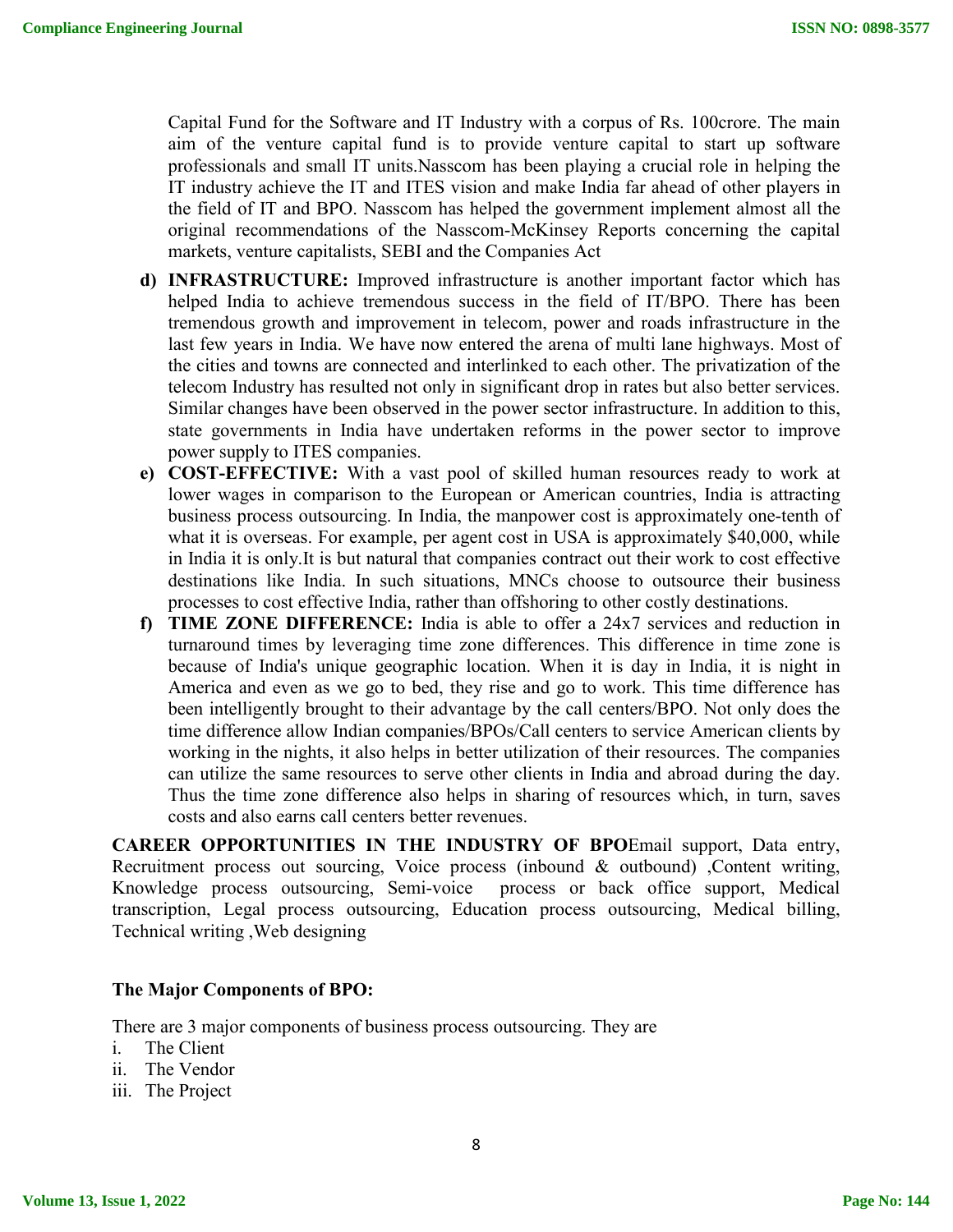**The Client:**An Organization or a team who would like to outsource the project is called as client. In an organization a unit or entire organization can be as a client.if the outsourcing of project is of entire it department then we can say entire organization as a client.if only payroll function of human resource department is outsourced the department will be the client ,we can also say organization is client indirectly as not entire organization is not involved.

**The Vendor:**The Service provider who will takeover and conduct the out sourced work is a vendor.vendors will be in many shapes and sizes. Most often vendor would be an external organization. in some cases vendors can be as a subsidiary.for example dell computers in spite of their operations in their own organization it sends its software work to Brazil as they get skilled labor from Brazil and also it reduces the cost for them we can differentiate vendors based on their locations .some vendors located in same area some are outside.for example,Canadian companies clients will be US and for India clients will be British

**The Project:**Project is the one of the component of business process outsourcing it is the work being outsourced .previously projects was of manufacturing and labor intensive.now,it has been become more advanced .various operations is being outsourced from one organization to other various projects like software development and Research & development are being outsourced.project will be handled by a team or whole organization .in some cases one company can handle various projects

**Intelenet Global Services (IGS)** is a company of business process outsourcing and also a contact center whose headquarters is in Mumbai and it is backed by black stone group.it is an third party organization.Various services like contact center ,finance,accounting,transaction processing and out sourcing of human resource will be provided by the company 24/7.it offers its services to 500 companies in US,UK,India and Australia .black stone group backs this company it is a leading player of global equity with current portfolio.this organization consist of55,000employees spread across global delivery centers of 66 across Poland ,Philippians,India ,UK and US.it supports 100clients in over many languages that is 50.the chief executive officer of company is Bhupendersingh and executive chairman is Susuirkumar.The company operates from delivery centers in Chennai, Hyderabad ,Mumbai,Gurgaon,new Delhi, Mauritius, Fargo,fort William, Bangalore, Pune,Pondicherry,calcutta,patna , Dehradun and Lucknow. At present the revenue of the company is more than USD 420 million dollars. The aim of the company is to cross one billion dollars by 2020

#### **RECRUITMENT IN IGS**

IGS is the company which hires for Google. it has two project mapping and EE based on the project and their process recruitment is done they source the candidates through portals like Naukri and campus every day walkin will be conducted one round will be the communication round .candidates based on their communication divided in to two projects for the mapping second round will be conducted for shortlisted candidates that is aptitude test the candidates shortlisted in this will be conducted with different rounds based on project .if it is mapping the final round that is HR round will be conducted and for the EE process Test will be conduct which is on Google products if it is passed by candidates final round will be conducted .selected students will undergo verification and then offer letter will be given .selected candidates if it is on site then they need to work in Google office.